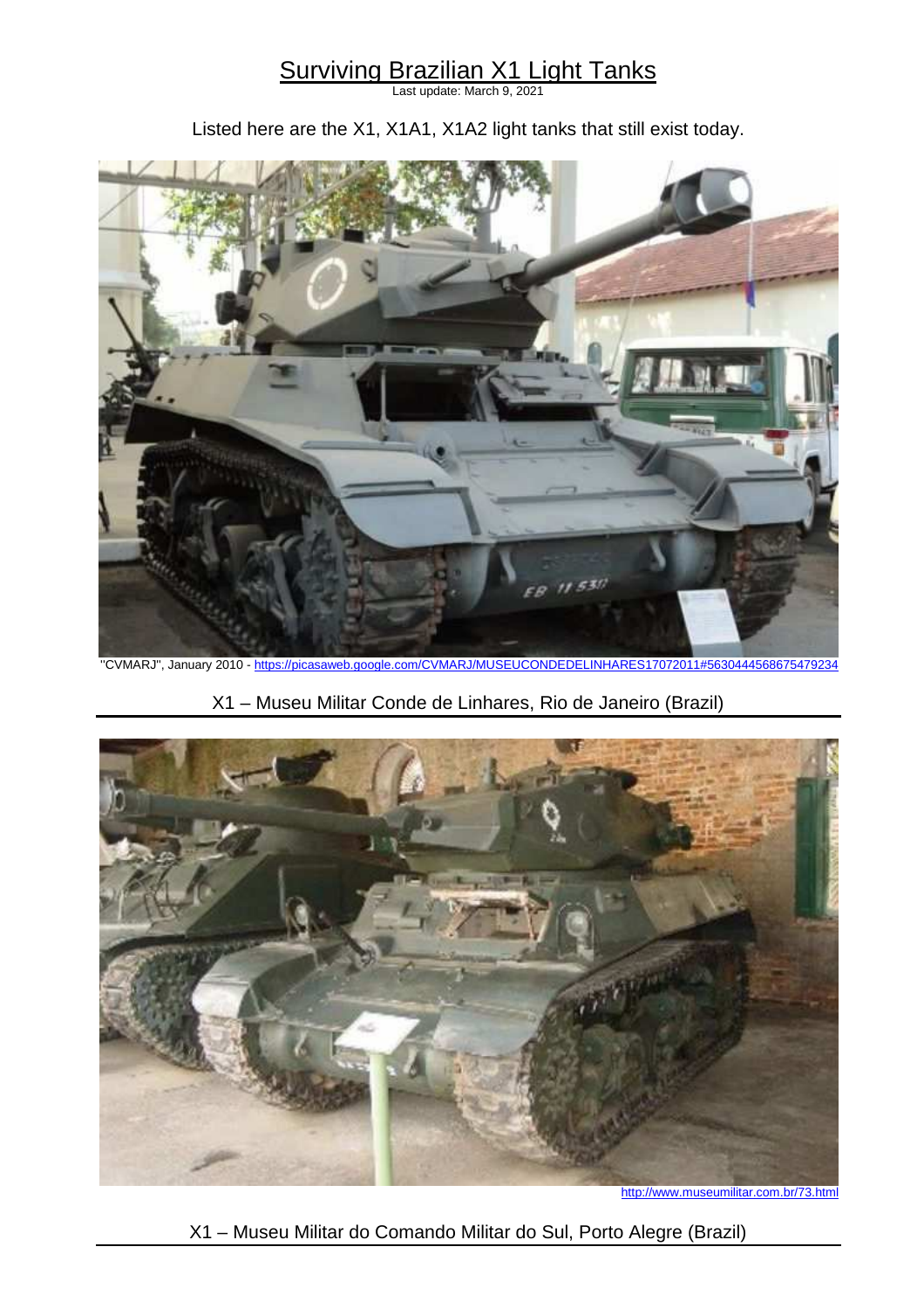

"CVMARJ", October 2010 - https://picasaweb.google.com/CVMARJ/DIADOQUADRODEMATERIALBELICO#55





"Eduh ZM" - http://www.panoramio.com/photo/29755345

X1 – Erechim (Brazil)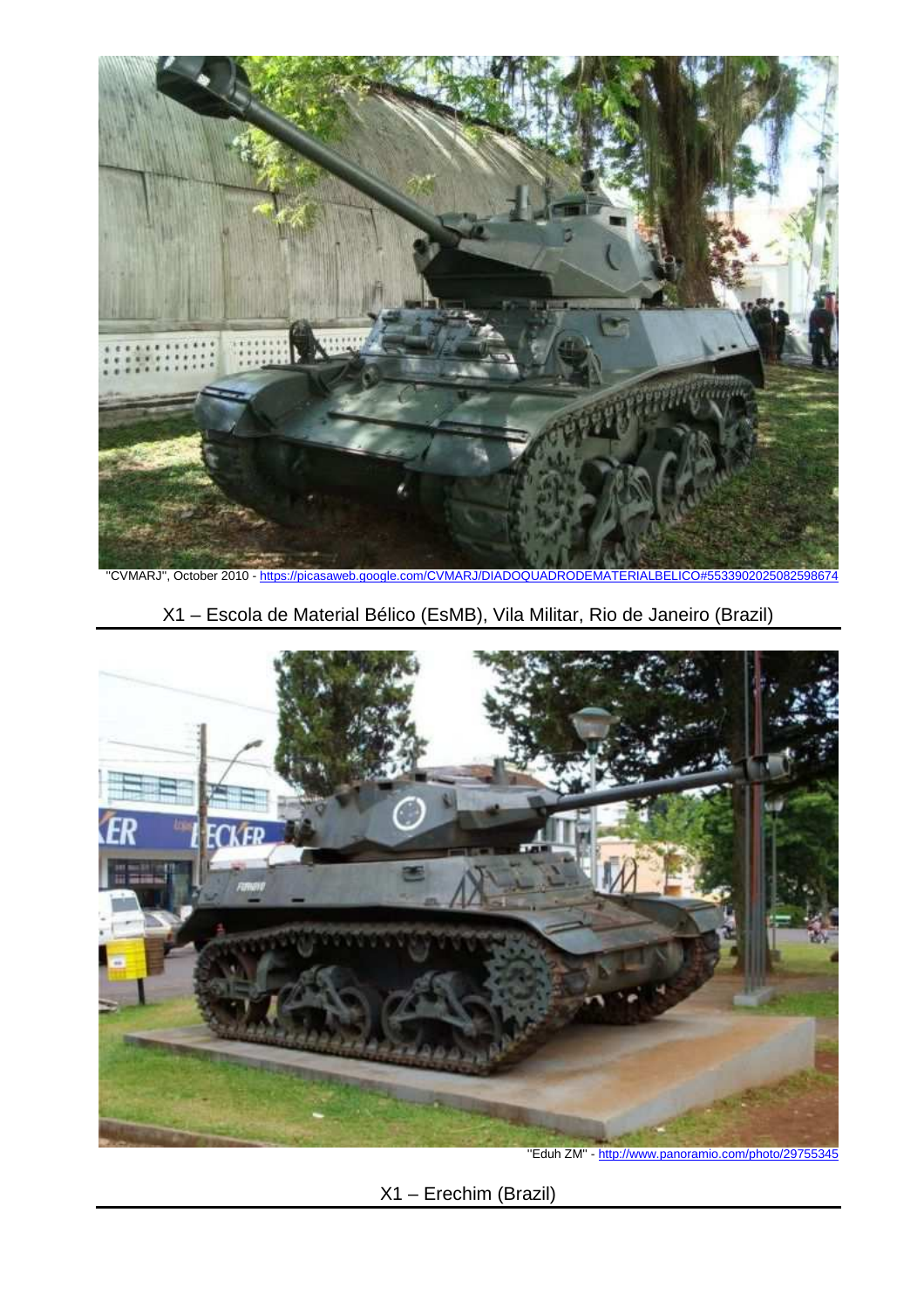

http://www.6bdainfbld.eb.mil.br/index.php/noticias/221-12-be-cmb-bld-apoio-ao-comando-da-6-brigada-de-infantaria-blindada





X1A1 – Parque Regional de Manutenção/1, Vila Militar, Rio de Janeiro (Brazil)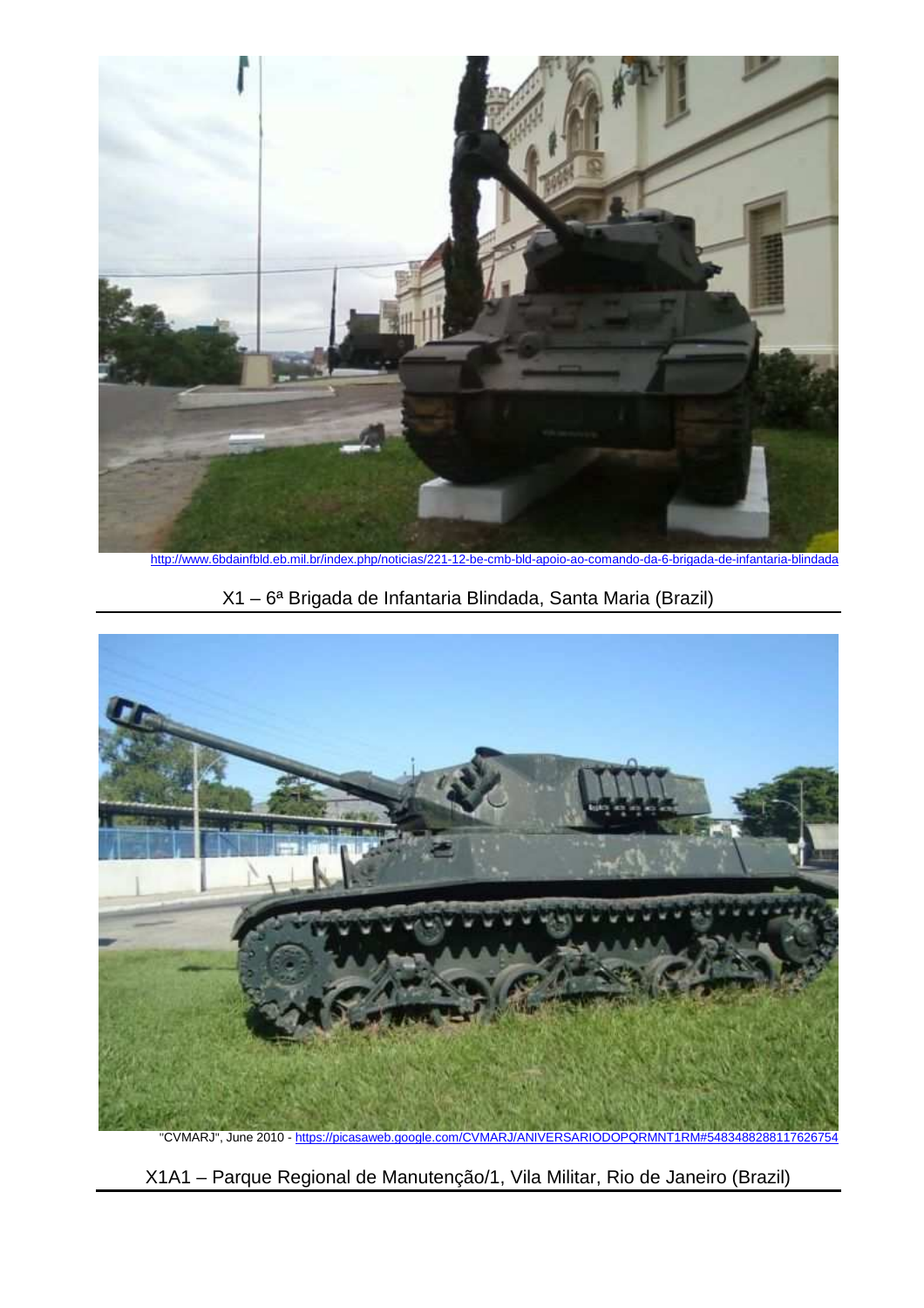

''CVMARJ'', October 2010 - https://picasaweb.google.com/CVMARJ/DIADOQUADRODEMATERIALBELICO#5533824903874036898

X1A2 – Escola de Material Bélico (EsMB), Vila Militar, Rio de Janeiro (Brazil)



"Ulilopes", February 2008 - http://s117.photobucket.com/albums/o61/ulilopes/?action=view&current=DSC05975.jpg

X1A2 – 13º Regimento de Cavalaria Mecanizado, Pirassununga (Brazil)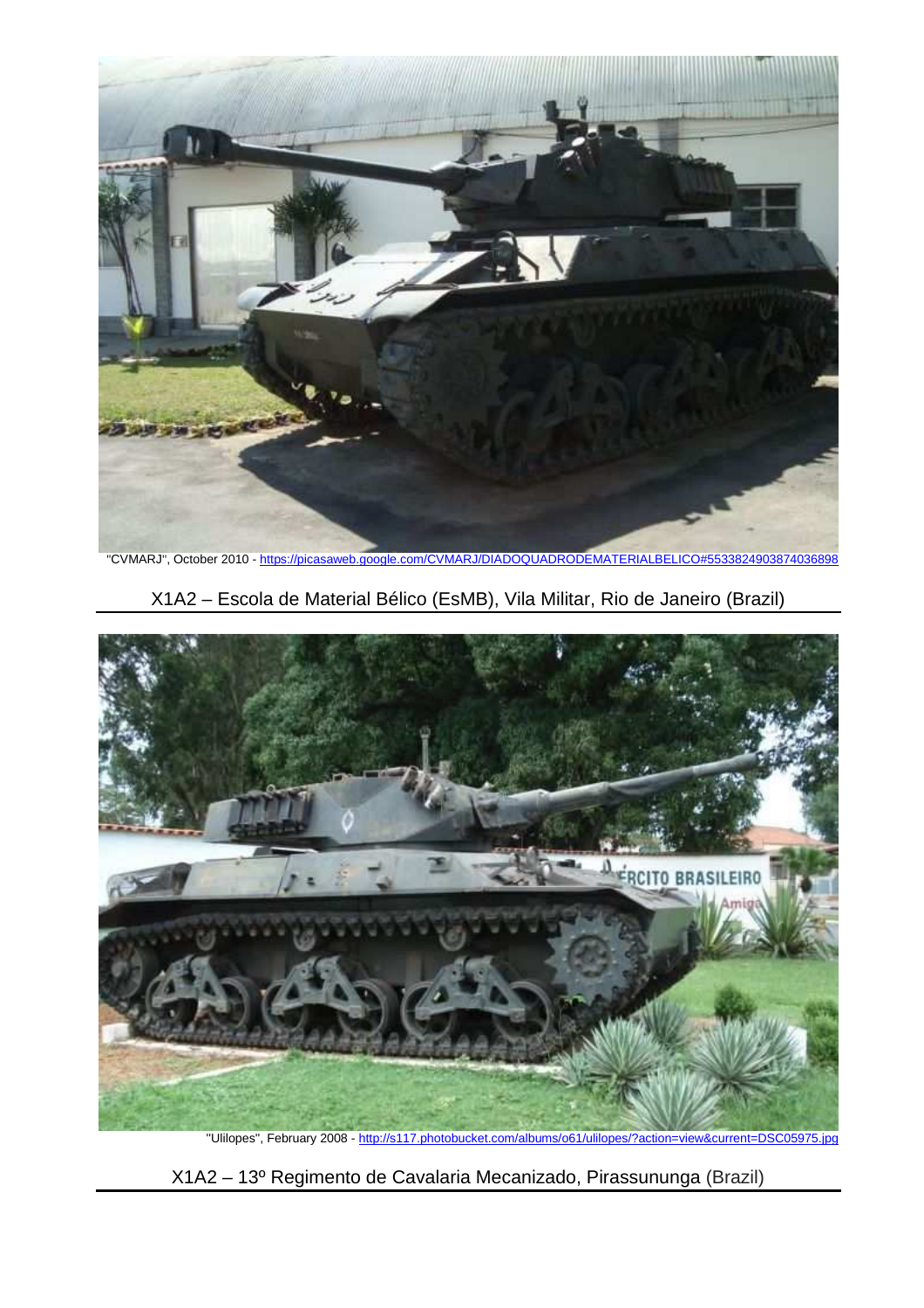

http://platao.ctex.eb.br/museu\_ceu\_aberto/museu2.htm





''CVMARJ'', January 2010 - https://picasaweb.google.com/CVMARJ/MUSEUCONDEDELINHARES17072011#5630445736518769426

XLF 40 – Museu Militar Conde de Linhares, Rio de Janeiro (Brazil) This is the only prototype of o a rocket launcher based on the chassis of X1 tank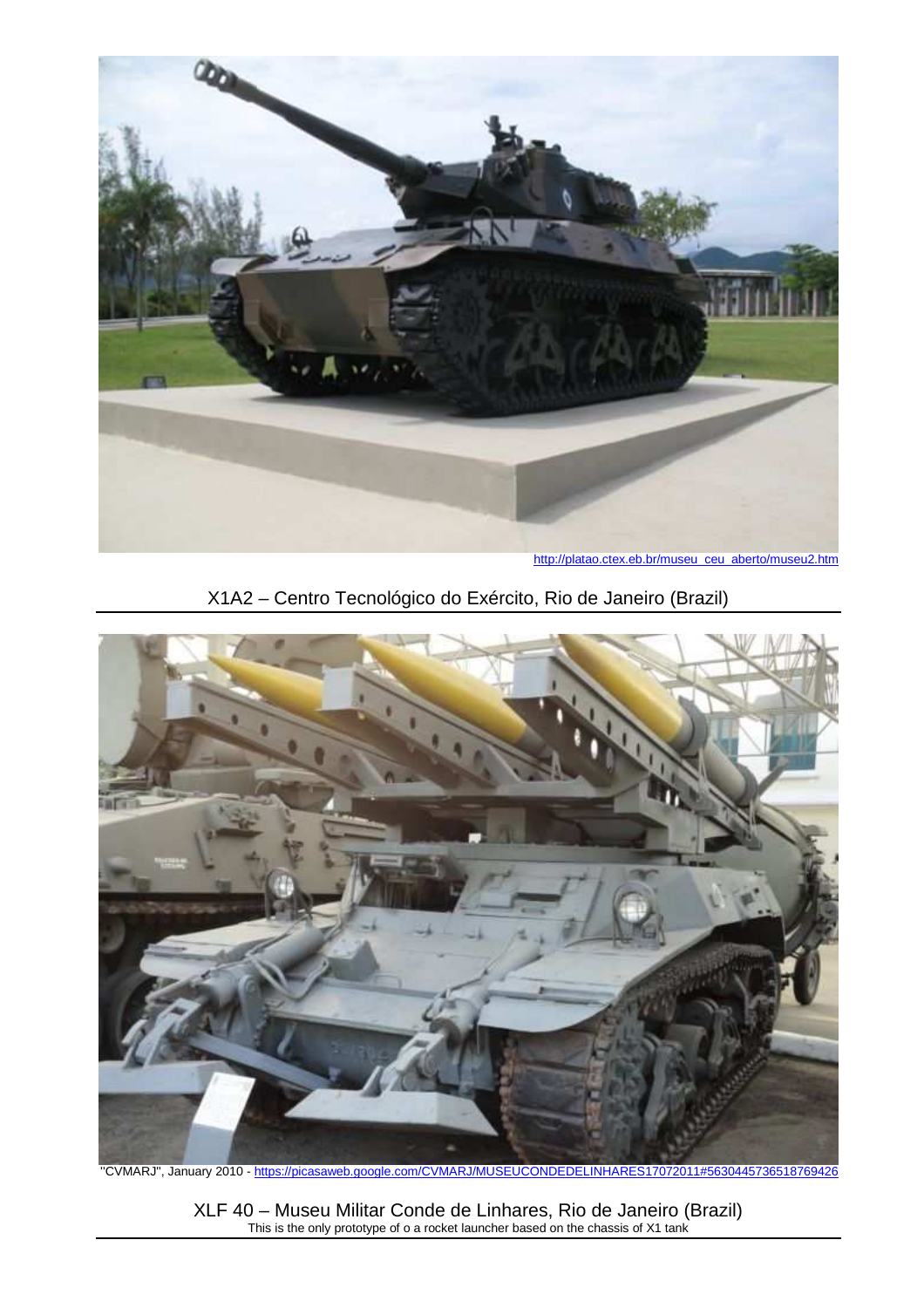

http://www.cibld.eb.mil.br/index.php/museu-blindado#vbc-oap-m-108





http://trip-planner.barnacles.ie/brazil/panambi/museu-militar-brasileiro-a4166324519

XLP-10 – Museu Blindado, Centro de Instrução de Blindados General Walter Pires, Santa Maria (Brazil)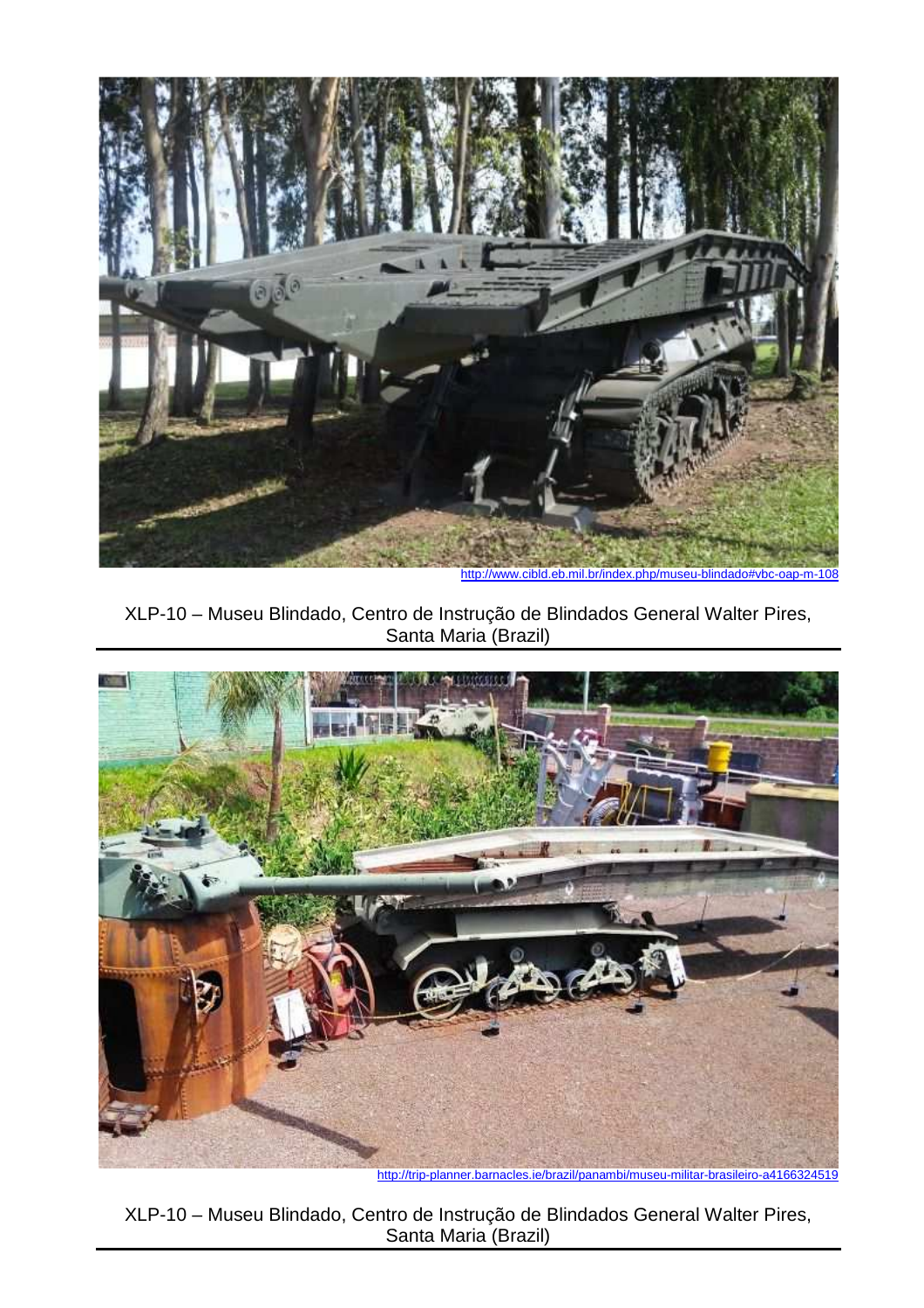

http://www.museumilitar.com.br/73.html

X1 turret – Museu Militar do Comando Militar do Sul, Porto Alegre (Brazil)



X1 APC prototype – 20º Batalhão de Infantaria Blindado, Curitiba (Brazil)